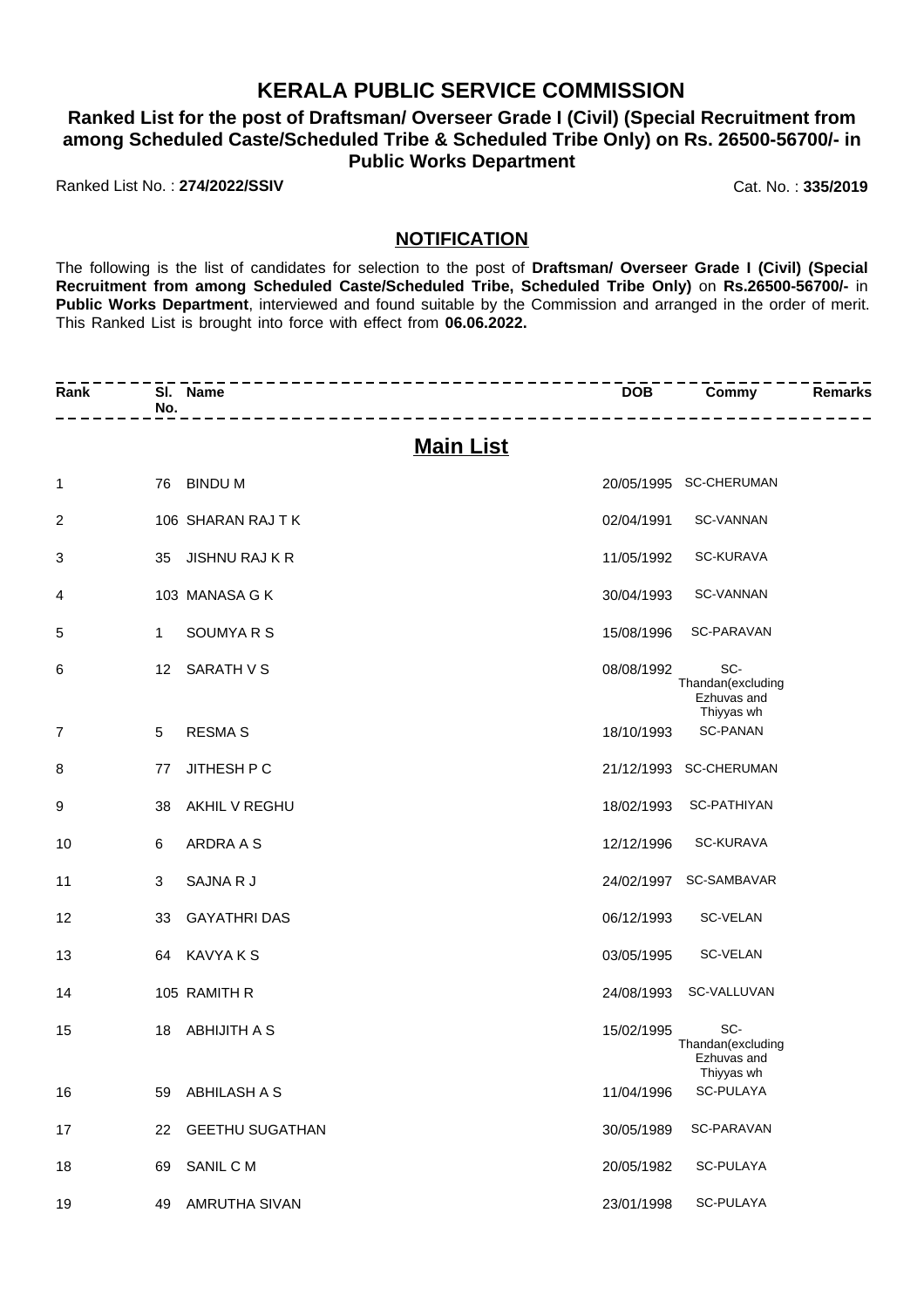| $\bar{R}$ ank | No.            | SI. Name              | <b>DOB</b> | Commy                                                 | <b>Remarks</b> |
|---------------|----------------|-----------------------|------------|-------------------------------------------------------|----------------|
| 20            | $\overline{7}$ | NEETHA PRABHAKAR      | 26/06/1996 | SC-SAMBAVA                                            |                |
| 21            | 24             | <b>BIJU B</b>         | 24/05/1979 | SC-KURAVA                                             |                |
| 22            | 80             | NEETHU M              | 31/05/1994 | SC-KANAKKAN                                           |                |
| 23            | 39             | <b>BHAMINI B</b>      |            | 21/12/1993 SC-MANNAN-SC                               |                |
| 24            | 62             | <b>BHAGYASREE P P</b> | 06/05/1994 | SC-PADANNA                                            |                |
| 25            | 63             | ALAKA RAJ S           | 22/08/1990 | SC-KANAKKAN                                           |                |
| 26            | 9              | ANJU MANOHAR          | 14/05/1993 | SC-VANNAN                                             |                |
| 27            | 84             | PRAJISHA M            |            | 15/05/1995 SC-MANNAN-SC                               |                |
| 28            | 93             | AISWARYA P RAJ        | 28/03/1997 | SC-VELAN                                              |                |
| 29            | 4              | <b>CHITHRAD</b>       | 31/05/1987 | SC-<br>Thandan(excluding<br>Ezhuvas and<br>Thiyyas wh |                |
| 30            | 21             | SARAYOO K SUDHAKARAN  | 20/01/1993 | SC-SAMBAVA                                            |                |
| 31            | 73             | SUMISHA A P           | 14/05/1995 | SC-PULAYAN                                            |                |
| 32            | 60             | POURNAMI P C          | 29/05/1988 | SC-PARAYAN                                            |                |
| 33            |                | 107 HAREESHAK         | 01/01/1994 | <b>SC-BAIRA</b>                                       |                |
| 34            | 96             | NIMYA GOPALAN         | 03/04/1995 | SC-ADI<br>KARNATAKA                                   |                |
| 35            |                | 74 SYAMA K            |            | 19/09/1990 SC-CHERUMAN                                |                |
| 36            |                | 82 CHARUTHA MOHAN T   | 17/06/1991 | SC-SAMBAVA                                            |                |
| 37            | 8              | <b>REVATHY SURESH</b> |            | 28/05/1992 SC-CHERAMAR                                |                |
| 38            | 47             | <b>ANUMON R</b>       |            | 24/05/1989 SC-MANNAN-SC                               |                |
| 39            | 34             | <b>MIDHUNKS</b>       | 09/04/1992 | <b>SC-PANAN</b>                                       |                |
| 40            | 48             | AMRUTHA K M           | 01/10/1993 | SC-VELAN                                              |                |
| 41            | 65             | RIYA R                | 14/06/1995 | SC-VELAN                                              |                |
| 42            | 58             | AATHIRA A             | 05/10/1996 | SC-PULAYA                                             |                |
| 43            | 28             | <b>GAYATHRI MOHAN</b> | 28/10/1988 | SC-SAMBAVA                                            |                |
| 44            | 75             | LEKSHMI CHANDRAN      | 30/05/1991 | <b>SC-PANAN</b>                                       |                |
| 45            | 36             | <b>SAKETH R</b>       | 24/07/1995 | SC-<br>Thandan(excluding<br>Ezhuvas and<br>Thiyyas wh |                |
| 46            | 2              | <b>MANUPRIYA K</b>    | 15/04/1989 | <b>SC-CHERAMAR</b>                                    |                |
| 47            | 10             | VARUN THAMPI          | 18/12/1991 | SC-PULAYA                                             |                |
| 48            |                | 25 AKHIL R            | 25/03/1993 | SC-VANNAN                                             |                |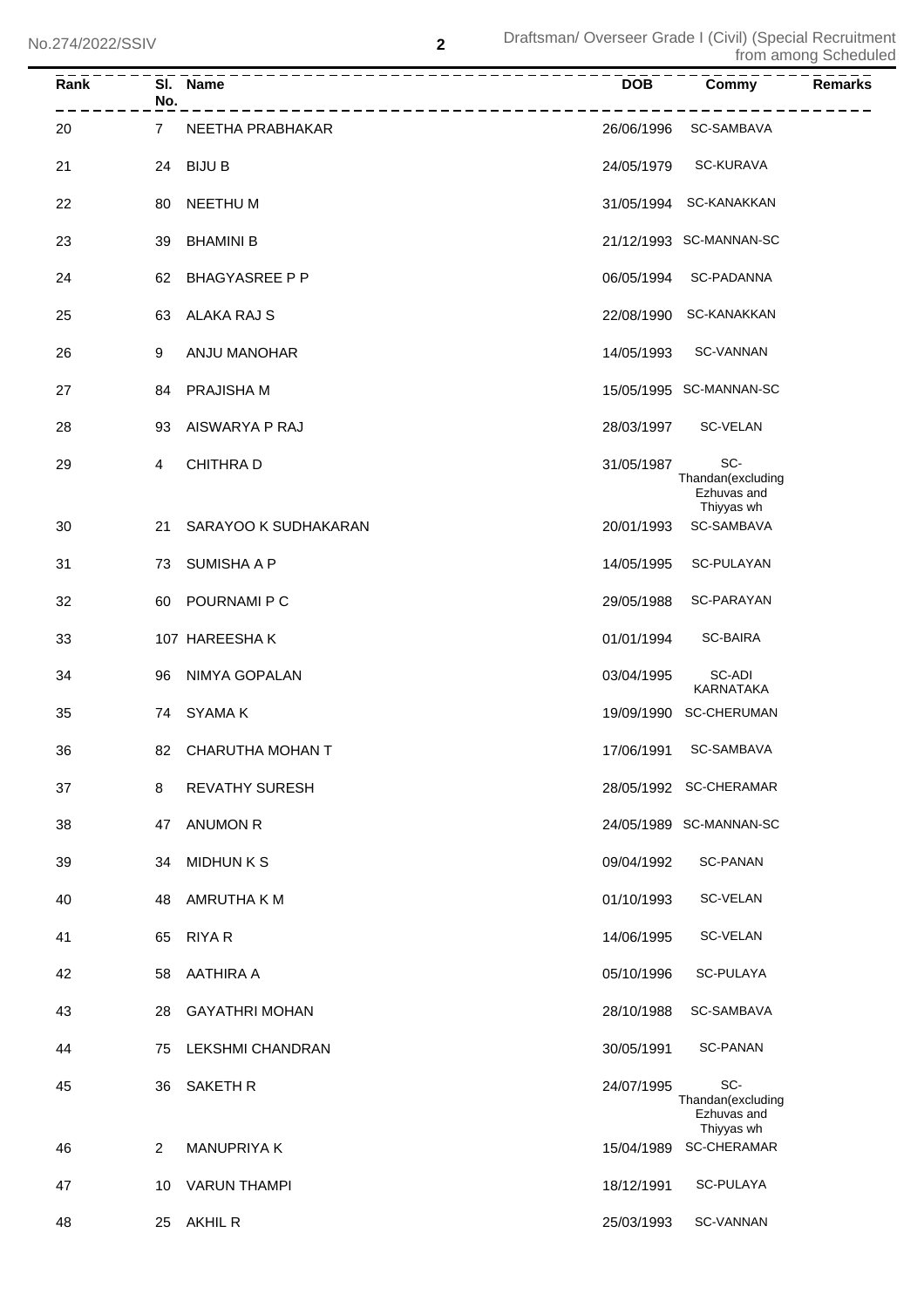| Rank | No. | SI. Name               | <b>DOB</b> | Commy<br><b>Remarks</b>                               |
|------|-----|------------------------|------------|-------------------------------------------------------|
| 49   |     | 79 SREESHNA A P        |            | 08/05/1995 SC-MANNAN-SC                               |
| 50   | 95  | SUDHARSANA A           |            | 17/10/1995 SC-CHERUMAN                                |
| 51   | 20  | POOJA SUNIL S          |            | 28/07/1996 SC-VANNAN                                  |
| 52   | 26  | ASHA V RAVEENDRAN      |            | 31/05/1988 SC-CHERAMAR                                |
| 53   | 50  | ASWATHY K V            | 15/06/1993 | SC-PULAYA                                             |
| 54   | 89  | ARUNSREENATH A K       |            | 04/03/1992 SC-KANAKKAN                                |
| 55   | 85  | MANJU T M              | 30/09/1993 | SC-KURAVAN                                            |
| 56   | 61  | <b>SRUTHY SATHYAN</b>  |            | 20/05/1997 SC-VETTUVAN                                |
| 57   | 86  | SHIBIN P P             | 20/11/1992 | SC-PULAYA                                             |
| 58   |     | 27 VISHNUMAYA L        | 08/01/1991 | SC-VANNAN                                             |
| 59   |     | 32 RESHMA M RAJU       |            | 12/01/1992 SC-CHERAMAR                                |
| 60   |     | 104 SHY V K            |            | 28/05/1988 SC-MALAYAN-SC                              |
| 61   |     | 37 VISHNU MOHAN K      | 20/02/1993 | SC-VELAN                                              |
| 62   | 83  | <b>GEETHANJALI K</b>   |            | 21/03/1995 SC-KANAKKAN                                |
| 63   |     | 17 AKSHAY S R          | 28/04/1996 | SC-VANNAN                                             |
| 64   | 31  | LAVANYA S              | 04/07/1992 | SC-PULAYA                                             |
| 65   | 88  | <b>GOPAN K</b>         |            | 31/07/1995 SC-CHERUMAN                                |
| 66   |     | 94 RIYAM               |            | 26/10/1993 SC-KANAKKAN                                |
| 67   | 13  | <b>ABHIJITH R S</b>    | 28/09/1991 | <b>SC-CHERAMAR</b>                                    |
| 68   | 23  | <b>BALUS</b>           | 21/01/1993 | SC-PULAYA                                             |
| 69   | 66  | ANU SUNIL              | 12/05/1997 | SC-VETTUVAN                                           |
| 70   | 19  | LEKSHMI V S            | 04/04/1990 | SC-<br>Thandan(excluding<br>Ezhuvas and<br>Thiyyas wh |
| 71   | 81  | <b>ASWATHIMP</b>       |            | 06/09/1993 SC-MANNAN-SC                               |
| 72   | 91  | <b>ASWATHY C</b>       | 21/11/1994 | SC-VETTUVAN                                           |
| 73   | 16  | <b>NITHIN PS</b>       |            | 09/02/1995 SC-CHERAMAR                                |
| 74   | 40  | VISHNU C DAMODAR       | 10/04/1993 | SC-PATHIYAN                                           |
|      |     | <b>Scheduled Tribe</b> |            |                                                       |
| 1    |     | 113 SHIJU K            | 01/10/1996 | ST-MAVILAN                                            |

| 112 SOBHIN K RAGHAVAN | 07/11/1997 | ST-MALA<br>VETTUVAN        |
|-----------------------|------------|----------------------------|
| 71 ANILA THOMAS       |            | 17/09/1995 ST-MALAI ARAYAN |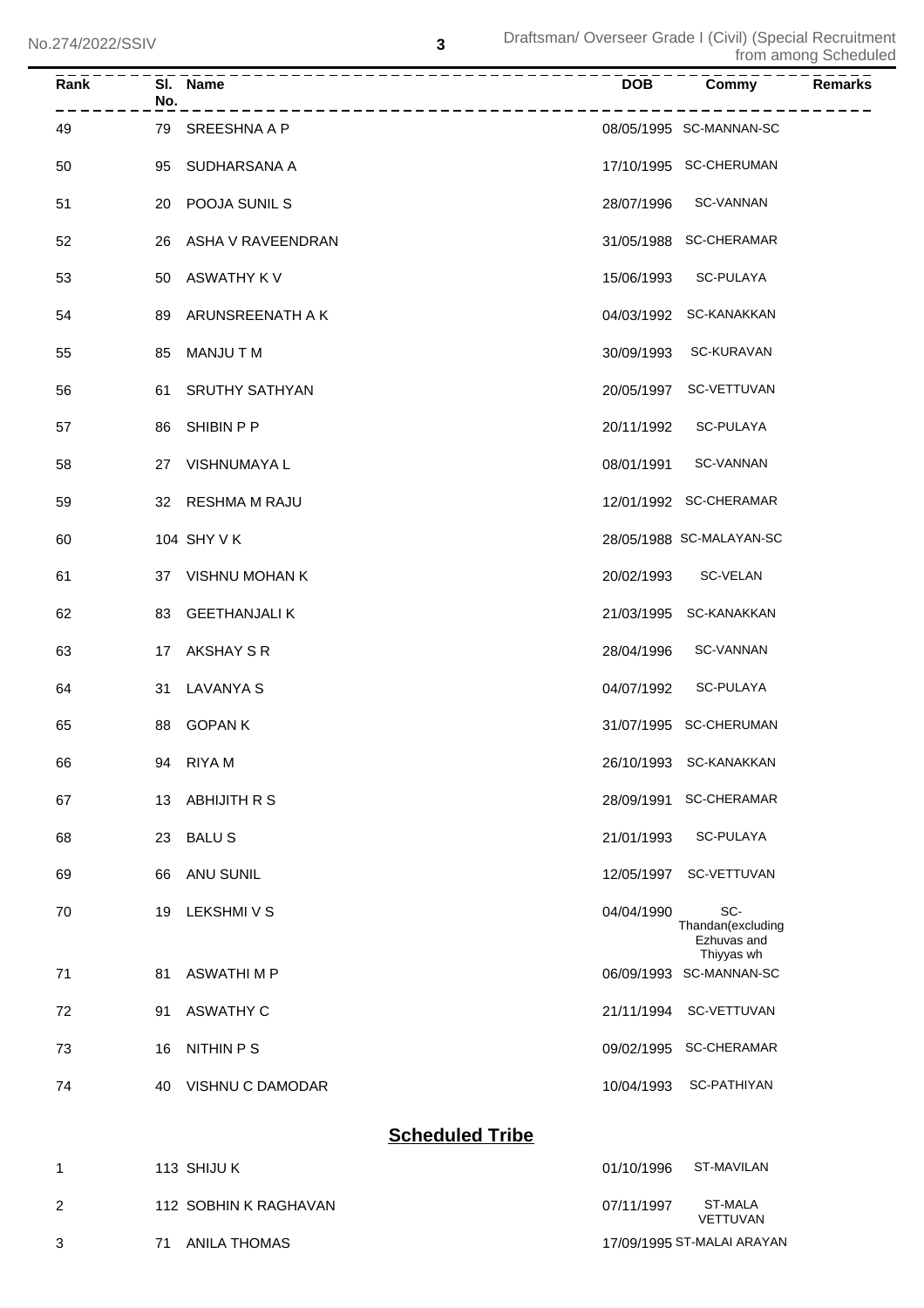| Rank | SI. Name<br>No.<br>____________________ | <b>DOB</b><br>Commy<br><b>Remarks</b>                          |
|------|-----------------------------------------|----------------------------------------------------------------|
| 4    | 87 SREEJA C V                           | 01/04/1997<br>ST-IRULAN                                        |
| 5    | 100 ANJALI SATHEESAN                    | 04/02/1994 ST-KURICHIYAN                                       |
| 6    | 116 SANDESH KUMAR K                     | 30/01/1998<br>ST-MARATI[of<br>Hosdurg and<br>kasargod Taluk of |
| 7    | <b>RAISON ISAAC</b><br>45               | 13/05/1993 ST-MALAI ARAYAN                                     |
| 8    | <b>JOSMI JOHNSON</b><br>52              | 24/03/1995 ST-MALA ARAYAN                                      |
| 9    | 117 RAKESH K                            | ST-MARATI[of<br>16/02/1998<br>Hosdurg and                      |
| 10   | ANJU C R<br>99                          | kasargod Taluk of<br>28/03/1996 ST-KURUMANS                    |
| 11   | VISHNU VIJAYAN<br>54                    | 22/01/1993 ST-MALA ARAYAN                                      |
| 12   | ARUN KUMAR C S<br>72                    | 06/06/1994<br>ST-ULLADAN                                       |
| 13   | GREESHMA RAJENDRAN<br>53                | 07/02/1997 ST-MALA ARAYAN                                      |
| 14   | 102 SANGEETH R                          | 31/07/1994 ST-KURICHIYAN                                       |
| 15   | SETHULAKSHMI M A<br>51                  | 09/08/1996 ST-MALAI ARAYAN                                     |
| 16   | NEENU LAKSHMANAN<br>98                  | 09/03/1992 ST-KURICHIYAN                                       |
| 17   | AKHIL SHABU<br>97                       | 08/06/1996 ST-MALAYARAYAR                                      |
| 18   | <b>SRUTHY JAMES</b><br>41               | 19/07/1996 ST-MALA ARAYAN                                      |
| 19   | 108 BILSHA BABU K                       | ST-MAVILAN<br>06/04/1995                                       |
| 20   | <b>MOHITH M R</b><br>29                 | 29/05/1995 ST-KANIKARAN                                        |
| 21   | 110 SNEHATV                             | <b>ST-MAVILAN</b><br>04/12/1998                                |
| 22   | DIPESH P NATH<br>55                     | 02/03/1995 ST-MALAI ARAYAN                                     |
| 23   | 101 ATHIRA B                            | 25/05/1996 ST-KURUMANS                                         |
| 24   | SIJO JOSE JAMES<br>44                   | 09/09/1995 ST-MALA ARAYAN                                      |
| 25   | ASHNA R<br>57                           | 14/08/1995 ST-MALAI ARAYAN                                     |
| 26   | 111 MIDHUN M C                          | ST-MARATI[of<br>15/03/1994<br>Hosdurg and<br>kasargod Taluk of |
| 27   | ARJUN V S<br>30                         | 06/12/1995 ST-KANIKARAN                                        |
| 28   | SETHULAKSHMI A V<br>43                  | 08/03/1995 ST-MALA ARAYAN                                      |
| 29   | 114 SUNIL KUMAR O                       | ST-KUDIYA<br>08/09/1997                                        |
| 30   | 42 CHRISTENA NEETHU PRIYA<br>C ALEX     | 16/03/1993 ST-MALA ARAYAN                                      |
| 31   | <b>JISHNU JIJI</b><br>56                | ST-URALY<br>10/04/1999                                         |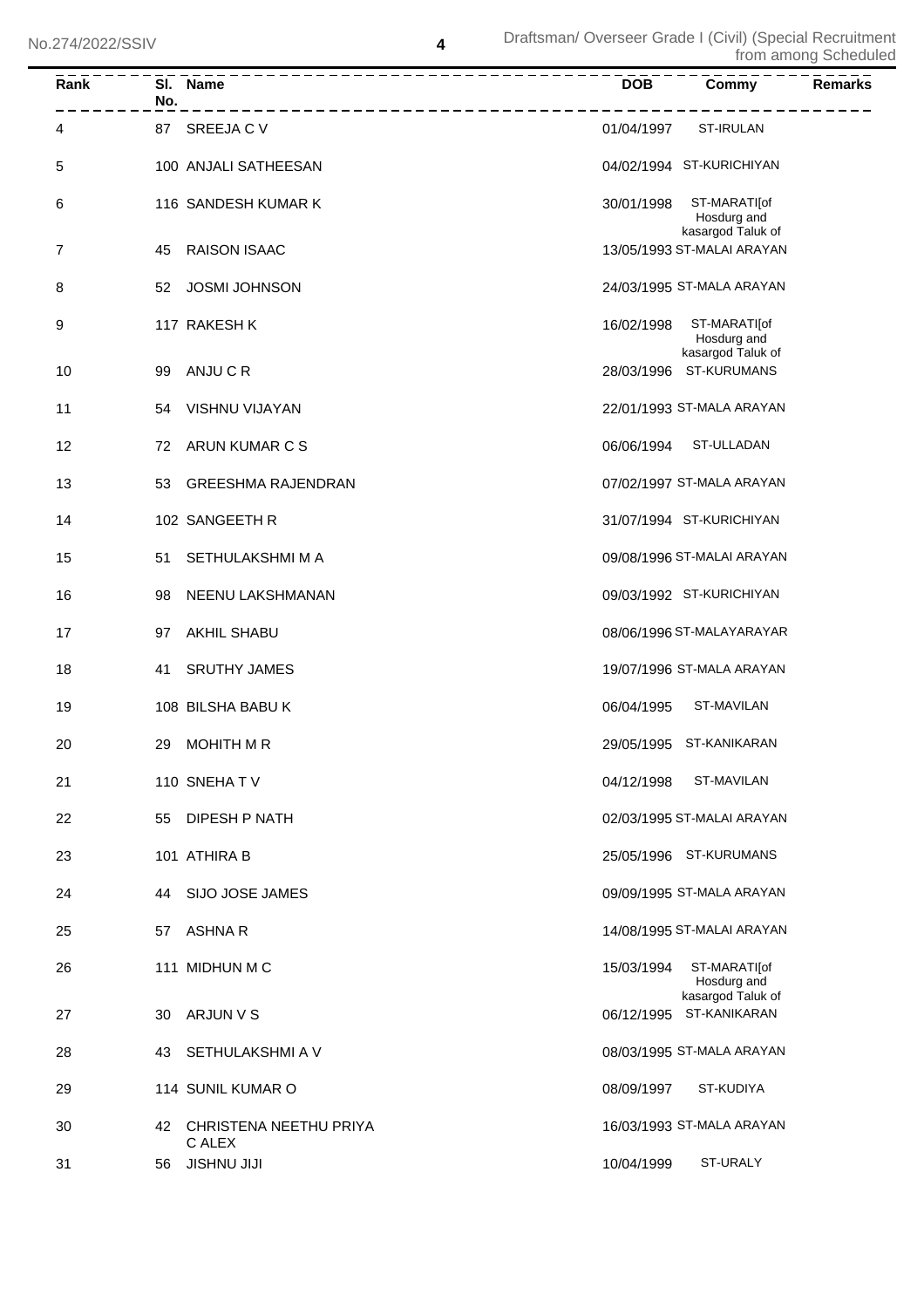**NOTE I**: The Ranked List will be in force till the publication of a new Ranked List after the expiry of a minimum period of one year or till the expiry of three years which ever is earlier. Candidates will be advised for appointment in accordance with the rules and orders regarding reservation and rotation as amended from time to time, if applicable, against vacancies reported to the Commission during the pendancy of this list. As the advice for appointment depends on the occurrence of vacancies, there is no guarantee that all candidates included in the list will secure appointment. The candidates remaining in the list at the time of cancellation will have no claim at all for appointment on the basis of the inclusion of their names in the list

**NOTE II** : Candidates who wish to obtain a photocopy of their OMR answer sheet (Part A & Part B) relating to this selection shall remit the fee of Rs.335/- in any of the Treasuries in the State (Head of account: **0051 PSC–800–State PSC–99 other receipts**). The duly filled in application in the prescribed form (available from the Commission's website www.keralapsc.gov.in) along with the original chalan should be submitted to **The Deputy Secretary (Examinations), Kerala Public Service Commission,Pattom,Thiruvananthapuram-4** within 45 days from the date on which this ranked list is uploaded in the Commission's website. A copy of an answer sheet will be issued only once to a candidate. Candidates are prohibited from applying for a copy of an answer sheet which is not their own, and legal proceedings will be initiated against those who do so. The last date for receipt of applications is 23.07.2022. Applications received after the prescribed date will not be entertained.

**NOTE III** : A period of 45 days time to apply for rechecking of Answer Scripts will be allowed to candidates with effect from the date on which this Ranked List is uploaded in the Commission's website. The candidates can avail only one chance. "Applications for rechecking of answer scripts should be submitted in the prescribed form available free of cost from the Enquiry sections of the various offices of the Commission or its photocopy, or downloaded and printed in A4 size paper from the Commission's Website www.keralapsc.gov.in or photocopied there from. Applications submitted in any other manner will not be considered." The application for rechecking, along with original chalan receipt for the prescribed fee of Rs.85/- under the head of account **"0051 - PSC 105 State PSC 99 – Examination Fee",** addressed to **The Deputy Secretary (Examinations),Kerala Public Service Commission,Pattom,Thiruvananthapuram-4** should reach the office on or before 23.07.2022. Application for rechecking received after the stipulated time will not be entertained and fee once remitted will not be refunded.

**NOTE IV** : Since a common Writen Test/OMR Test with common candidates was conducted for this post, the marks awarded to candidates included in this Ranked List and mark of OMR test relating to all candidates appeared for the test will be published only after the publication of entire Ranked Lists (including NCA Notifications) which will be finalised on the basis of the common test.

**NOTE V** : The result of rechecking of OMR answer scripts will be intimated in due course. But photocopy of the OMR answer scripts will be issued only after the publication of the Ranked Lists for all the posts finalised on the basis of the common test

**NOTE VI** : "Any candidate can relinquish his/her right for appointment in writing duly attested by a Gazetted Officer of State/Central Government with signature, name, designation and office seal along with a notarized affidavit and a self attested copy of an ID Proof bearing photograph as enlisted in the General conditions. The request for relinquishment received within 15 days from the date of publication of Ranked List in the Official website of the Commission will be honoured against the requisitions of vacancies that are pending with the Commission upto the finalisation of Ranked List. After the publication of the Ranked List, the request for relinquishment will be considered only if such request is received on or before the date of receipt of requisition based on which he/she is to be advised".

**NOTE VII** : The Part A and Part B of OMR Scripts will be destroyed after completing six months period from the date of finalisation of all Ranked Lists included in the common test held on **24.09.2020**

SC - Scheduled Caste, ST - Scheduled Tribe